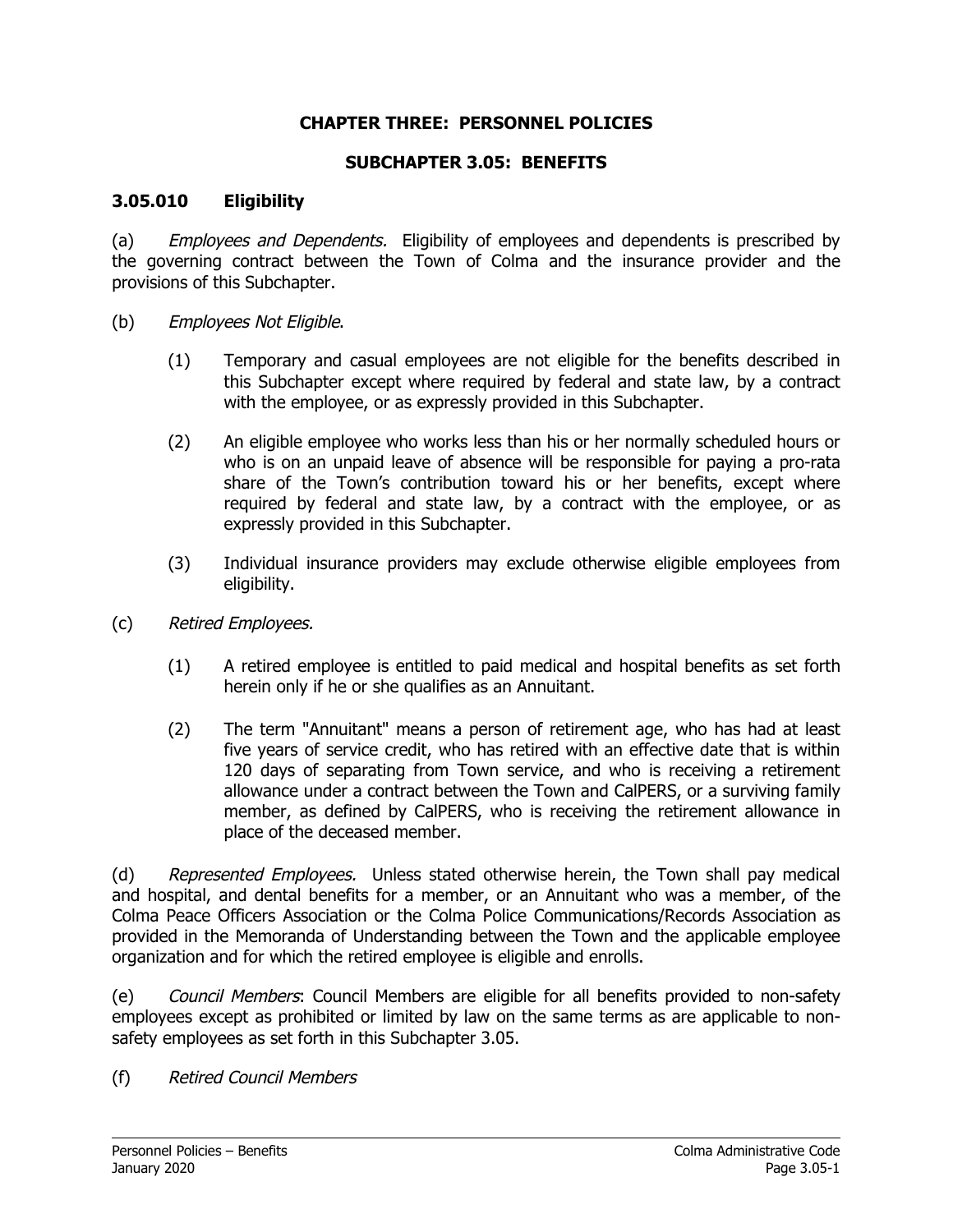- (1) A retired Council Member is entitled to paid medical and hospital benefits only if he or she qualifies as an Annuitant and only on the same terms as are set forth in Section 3.05.030.
- (2) A retired Council Member who was first elected to office before January 1, 1995 may be entitled to dental benefits. Each case must be examined to determine if all statutory requirements have been met.

(g) Registered Domestic Partner. A Registered Domestic Partner is entitled to all benefits that are granted to a spouse, e.g., medical, dental and disability insurance, pension, and death benefits for surviving spouses.

[Reference: GOV'T CODE §§ 22754, 22760, 22775, 53201]

[History: Res 2010-13, 4/14/10; Res 2017-10, 2/8/17]

## **3.05.020 Regulations**

The City Manager may establish reasonable rules and procedures for implementing this Subchapter, including cutoff dates by which an employee shall make an election for participating in any benefit plan.

## **3.05.030 Medical and Hospital Insurance**

(a) Medical and hospital care benefits are provided to eligible employees under the provisions of the California Public Employees Medical and Hospital Care Act (PEMHCA). The following persons are eligible to participate in the Town's medical and hospital insurance for themselves and all eligible dependents in accordance with the terms of the medical and hospital insurance policy or policies provided under PEMHCA and pursuant to the terms set forth in this Subchapter 3.05: regular employees, probationary employees, Council Members, and Annuitants (as defined in  $3.05.010(c)(2)$ ).

- (b) Medical and Hospital Insurance Benefits:
	- (1) PEMHCA Minimum Contribution

The Town contracts with PERS pursuant to the Public Employees Medical and Hospital Care Act (PEMHCA) for the purpose of providing eligible employees, dependents and Annuitants with access to medical insurance. The Town shall revise its current PEMHCA contract with CalPERS through the adoption of a new PEMHCA resolution to provide that the Town shall pay to PERS, on behalf of each eligible employee and Annuitant, a monthly employer contribution equal to the minimum contribution required under Section 22892(b)(2) of PEMHCA (PEMHCA Minimum). This amount is established by CalPERS and may change annually. Annuitants will receive the PEMHCA Minimum regardless of hire date.

Supplemental benefits will be provided to eligible employees and Annuitants in accordance with the terms set forth in paragraphs (2), (3) and (4) below.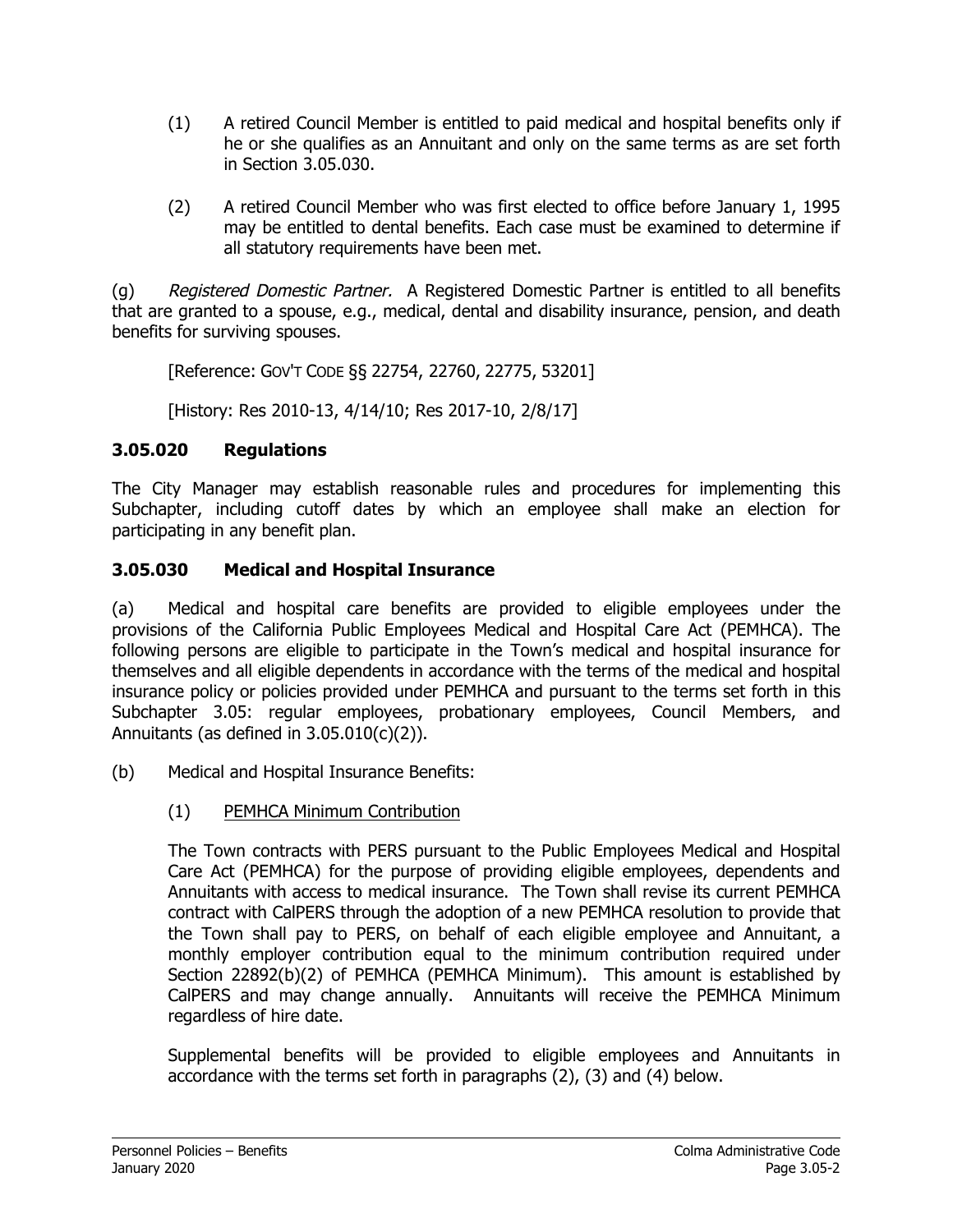## (2) Supplemental Benefit for Eligible Employees

The Town offers an Internal Revenue Code Section 125 Plan (Plan) which contains premium conversion, health care reimbursement and dependent care reimbursement as available benefits. The availability of the Plan is contingent on compliance with state and federal rules and regulations. In addition to the PEMHCA Minimum which will be paid by the Town directly to CalPERS, eligible employees will receive a contribution under the Plan equal to the full cost of the PERS health plan selected, for which he or she and his or her dependents are eligible and enrolled, minus the PEMHCA Minimum. This contribution is to be used to pay for premiums for Health Insurance Coverage through the Plan.

### (3) Supplemental Benefit for Annuitants Originally Hired Before January 1, 2017

In addition to the PEMHCA Minimum, each Annuitant hired by the Town on or before December 31, 2016 is eligible for an Employer contribution, as set forth below, to be used for reimbursement of additional medical costs under a Retiree Health Reimbursement Arrangement (HRA) established by the Employer. Receipt of Reimbursements may be made through a third party administrator and subject to administrative requirements.

## (i) Annuitants Who Were Originally Hired Prior to July 1, 2012 (Tier A)

Annuitants hired by the Town prior to July 1, 2012 will receive a monthly HRA contribution equal to the monthly cost of the PERS health plan selected, for which he or she and his or her dependents are eligible and enrolled, minus the PEMHCA Minimum.

(ii) Annuitants Who Were Originally Hired on or after July 1, 2012 but on or before December 31, 2016 (Tier B)

Annuitants hired by the Town on or after July 1, 2012, but on or before December 31, 2016, who have five years of service with the Town and at least ten years of total PERS service credit, will receive an HRA contribution equal to the "applicable percentage" of the cost of the PERS health plan in which he or she and his or her dependents are eligible and enrolled.

The "applicable percentage" shall be determined on the basis of the Annuitant's years of service (with a minimum of five years of service with the Town) pursuant to the following vesting schedule:

| <b>CREDITED YEARS OF</b> | APPLICABLE PERCENTAGE |
|--------------------------|-----------------------|
| <b>SERVICE</b>           |                       |
| 10                       | 50%                   |
|                          | 55%                   |
| 12                       | 60%                   |
| 13                       | 65%                   |
| Δ                        | 70%                   |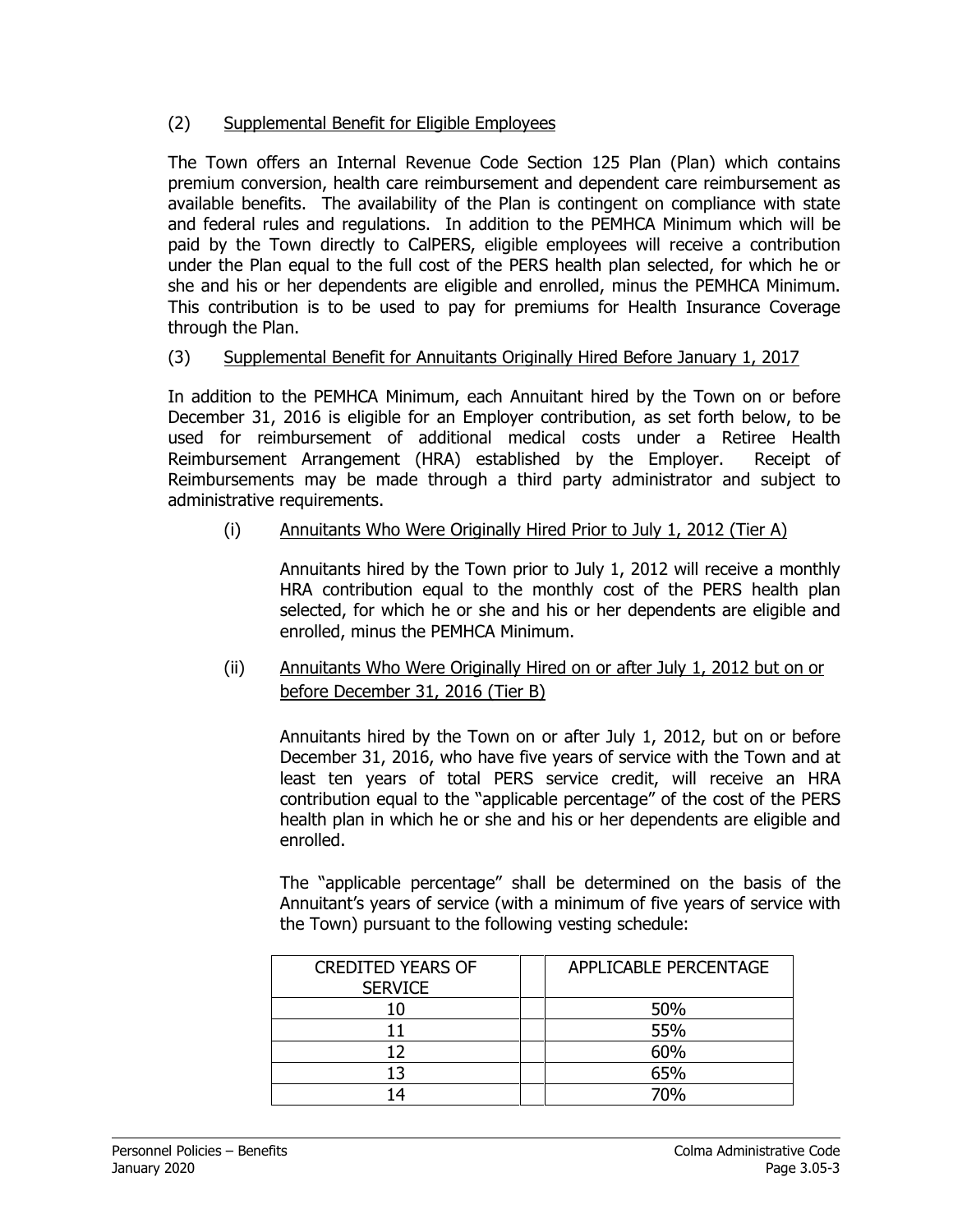| 15         | 75%  |
|------------|------|
| 16         | 80%  |
| 17         | 85%  |
| 18         | 90%  |
| 19         | 95%  |
| 20 or More | 100% |

Notwithstanding the preceding service requirement, the contribution payable by the Town shall be equal to 100 percent of the cost of the PERS health plan in which he or she and his or her dependents are eligible and enrolled, on behalf of any Annuitant who retired for disability.

(iii) Retiree Health Benefit Preserved in Event of Reinstatement and Subsequent Retirement

In accordance with AB 410 (2013), as codified in Government Code Section 22838, an Annuitant eligible for retiree health benefits pursuant to Section (b)(3)(i) or (ii) who reinstates from retirement may, upon his or her subsequent retirement, elect to enroll in a health benefit plan approved or maintained by CalPERS as an Annuitant of the Town and receive the applicable benefit under Section (b)(3)(i) or (ii), if all of the following apply:

- (A) The subsequent retirement occurs on or after January 1, 2014;
- (B) The Annuitant is eligible for retiree health coverage through the Town prior to reinstatement from retirement;
- (C) The subsequent retirement occurs within 120 days of separation; and
- (D) The retiree health contribution available from the Town is higher than the retiree health contribution from the employer through which the subsequent retirement occurs.

To the extent that the Town's conversion to the PEMHCA Minimum causes the requirement at (D) above to fail and, as a result, the Annuitant enrolls in a PERS health benefit plan through the subsequent employer, the Town shall cause the difference between the total benefit described in Section (d)(3)(i) or (ii), as applicable, and the retiree health benefit to which he or she is entitled under the subsequent employer, to be paid to the Annuitant in the form of a reimbursement under the HRA of substantiated expenses for a PERS health insurance plan in which he or she has enrolled.

(4) Retirement Health Savings Program (RHSP)

The Town offers a Retirement Health Savings Program (RHSP), administered by a third party administrator selected by the Town. The design of the RHSP is intended to be a tax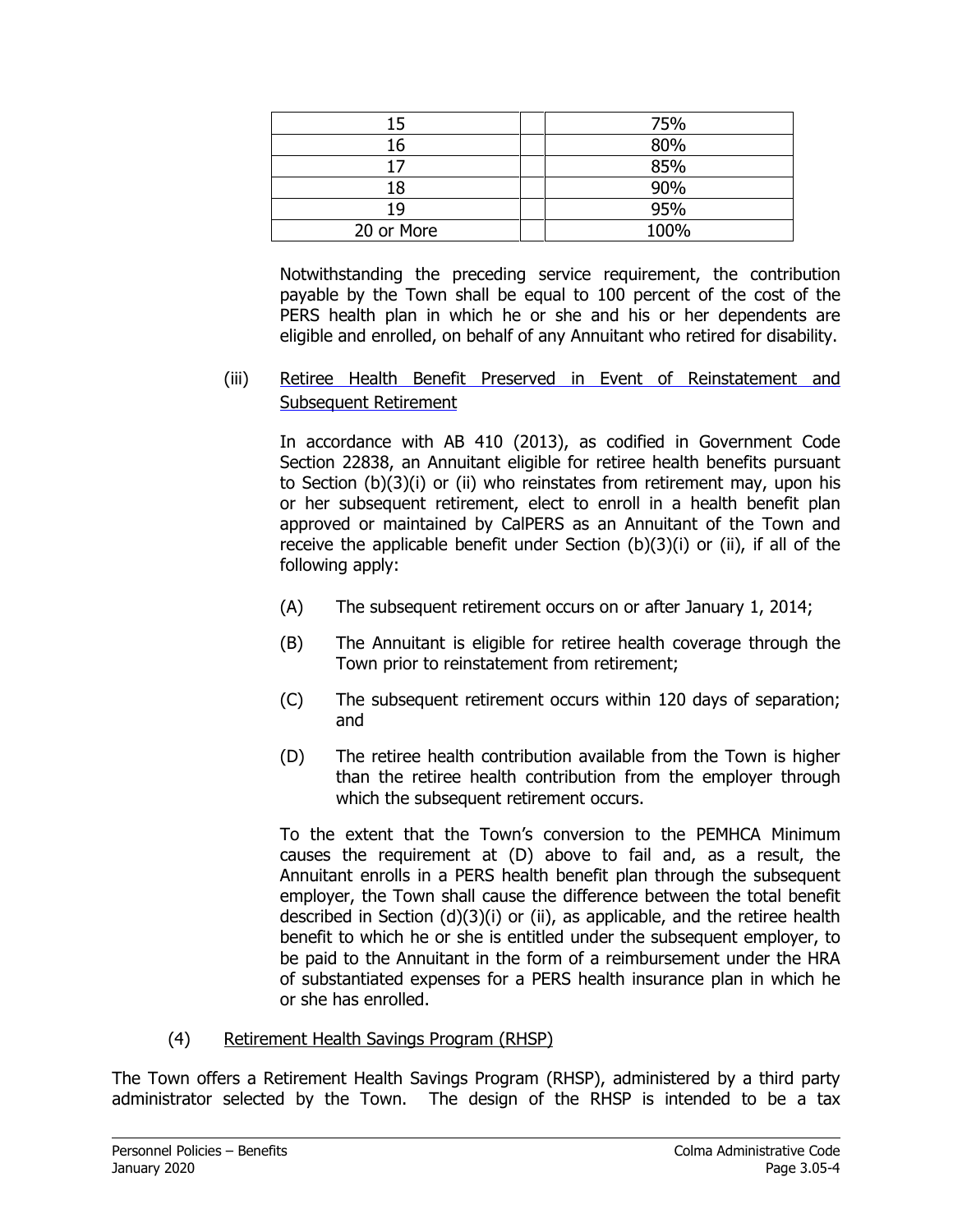advantaged savings plan to be used exclusively for qualifying medical expenses during retirement.

(c) An eligible person who has applied for Annuitant status shall continue to be eligible to receive paid medical and hospital insurance for 120 days after separation from employment from the Town provided that such person is diligently pursing his or her retirement application.

(d) An eligible employee who provides the Town with proof of other group medical and hospital insurance may receive \$250 per month in lieu of medical and hospital insurance.

(e) A Council Member shall be required to enroll in a medical and hospital insurance plan provided under PEMHCA. However, this requirement shall not apply to a Council Member who the Town determines is covered through other group medical and hospital insurance. In such instance, the Town shall contribute \$250 per month toward a deferred compensation plan for the benefit of the Council Member as determined solely within the discretion of the Town.

[Reference: GOV'T CODE §§ 22750-22755, 22800-22826]

[History: Adopted by Res 2008-03, 2/13/08; Amended by Res 2014-04, 2/13/14; Res 2016-01, 1/13/16; Res 2017-10, 2/8/17; Res 2020-01, 1/8/20]

## **3.05.040 Dental Insurance**

(a) The following persons are eligible to participate in the Town's dental insurance plan for themselves and all eligible dependents in accordance with the terms of the dental insurance policy or policies provided by the Town: regular employees, probationary employees, Council Members and Annuitants except as set forth in (b) below.

(b) Notwithstanding the above, see section 3.05.010(d) for represented employees and (f)(2) for retired Council Members. In addition, a retired employee who was first hired prior to May 1, 2010 is entitled to the same Town-paid dental benefits as are provided to current miscellaneous employees, provided that he or she qualifies as an Annuitant. A retired employee hired on or after May 1, 2010 is not entitled to Town-paid dental benefits.

(c) The Town shall contribute, for each eligible person, the amount necessary to pay the cost of his or her enrollment, including the enrollment of eligible dependents in the member's plan. An eligible person who has applied for Annuitant status shall continue to be eligible to receive paid dental insurance for 120 days after separation from employment from the Town provided that such person is diligently pursing his or her retirement application.

## **3.05.050 Vision Plan**

(a) The following persons are eligible to participate in the Town's vision plan for themselves and all eligible dependents in accordance with the terms of the plan provided by the Town: regular employees, probationary employees and Council Members.

(b) The Town shall contribute, for each eligible person the amount necessary to pay the cost of his or her enrollment, including the enrollment of eligible dependents in the member's plan.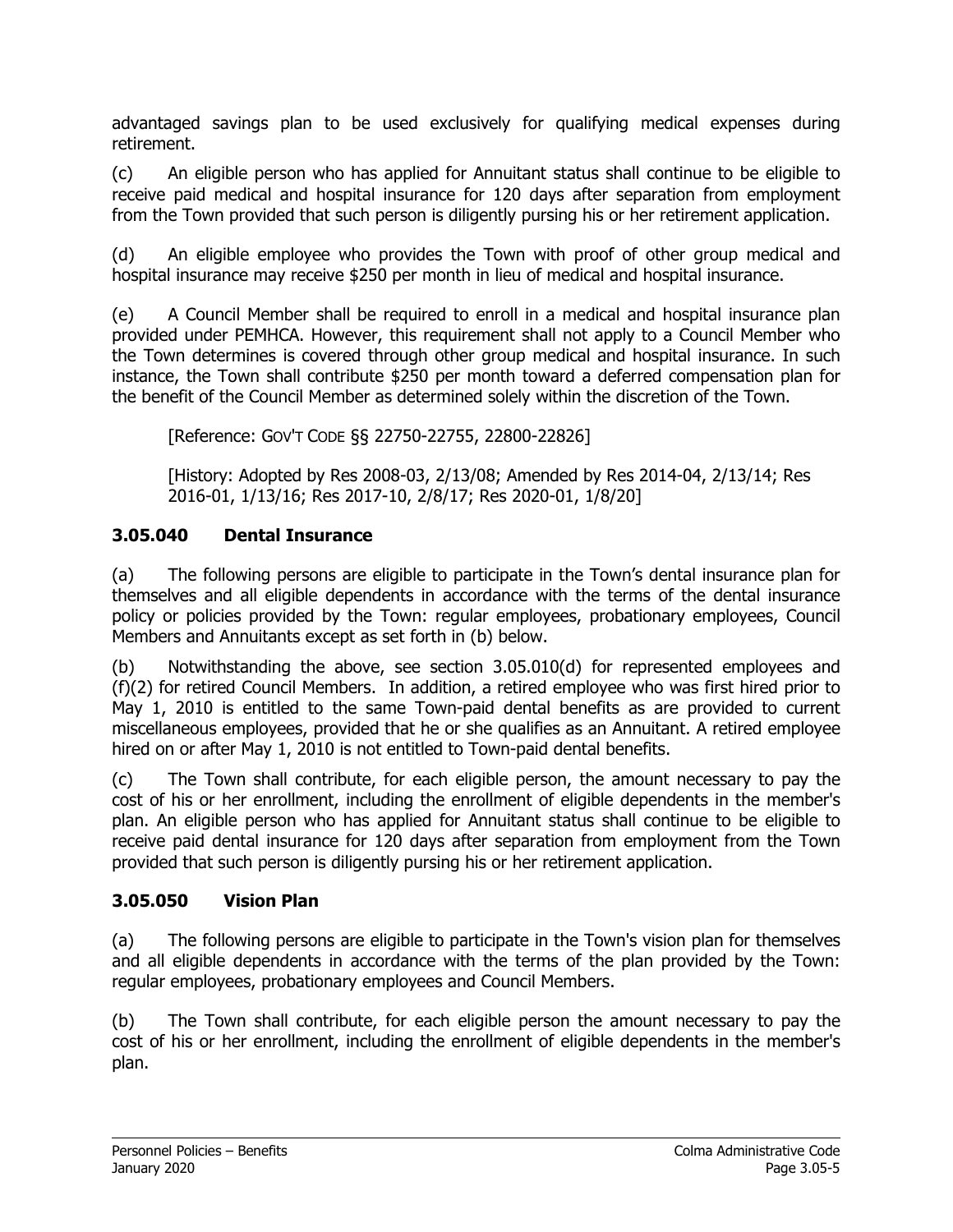## **3.05.060 COBRA**

Under the Consolidated Omnibus Reconciliation Act of 1985 (COBRA), the Town offers terminated employees and qualified dependents the option to continue group health plan coverage on a self-pay basis at group rates that would otherwise have been lost due to circumstances such as divorce or termination of employment.

[Reference: Public Law 99-272]

### **3.05.070 Life Insurance**

(a) The following persons are eligible to participate in the Town's life insurance plan in accordance with the terms of the plan provided by the Town: regular employees, probationary employees and Council Members.

(b) The Town shall contribute, for each eligible person, the amount necessary to provide a \$50,000 life insurance policy. Benefits are reduced for covered participants at the age of 72.

### **3.05.080 Employee Assistance Program**

(a) The Employee Assistance Program is a confidential way of obtaining professional help to reduce the impact of life and job problems for employees and their eligible dependents. The following persons are eligible to participate in the Town's Employee Assistance Program for themselves and all eligible dependents in accordance with the terms of the plan provided by the Town: regular employees, probationary employees and Council Members.

(b) The Town shall contribute, for each eligible person the amount necessary to pay the cost of his or her enrollment, including the enrollment of eligible dependents in the member's plan.

#### **3.05.090 Long Term Care Program**

(a) The Town participates in a Long Term Care Program sponsored by CalPERS. Any person eligible under the CalPERS plan may participate in the program.

(b) Contributions to this program are financed solely by eligible participants through payroll deductions.

#### **3.05.100 Health Club**

(a) All regular employees, probationary employees and Council Members who attend a health club at least four times a month are eligible to receive an annual reimbursement to offset the cost of an individual health club membership.

(b) The amount of the annual reimbursement is the employee's monthly dues up to a maximum of \$47 or the amount specified in a represented employee's Memorandum of Understanding.

(c) Reimbursement of health club dues is subject to federal and state income and payroll taxes. Participants are responsible for paying all applicable taxes.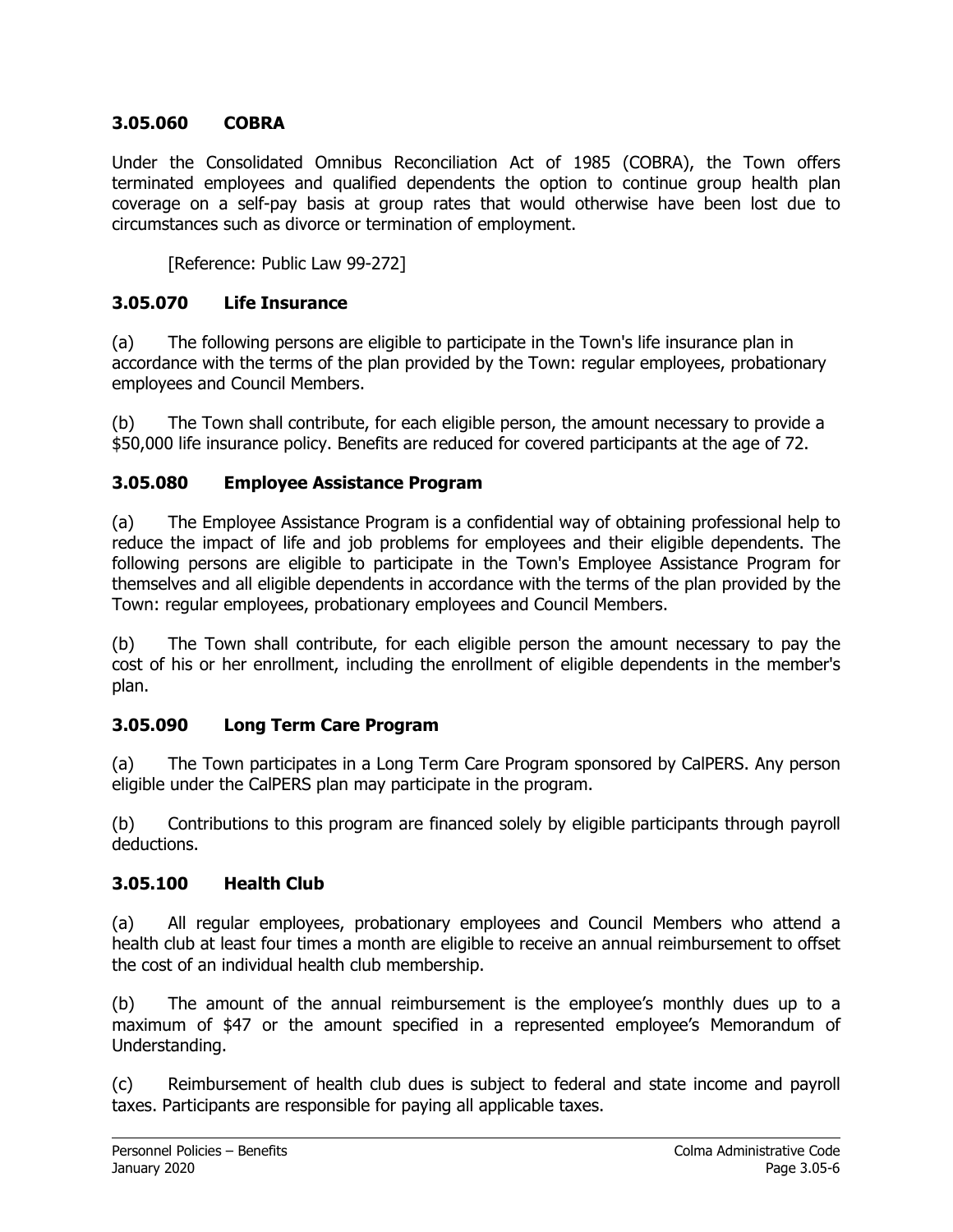## **3.05.110 Credit Union**

(a) All employees, elected officials and their dependents are eligible to participate in the San Mateo County Employees Credit Union.

(b) All contributions are financed 100% by the employee.

## **3.05.120 Deferred Compensation**

(a) The Town provides an option to any regular employee and Council Member to invest a portion of his or her present earnings in a deferred compensation plan on a pre-tax basis.

(b) Except as provided in the next paragraph, contributions to the program are financed solely by the participant, either through direct deposit or payroll deduction.

(c) For any regular, unrepresented employee and Council Member who participates in the Town of Colma's deferred compensation plan, the Town shall pay a sum equal to the amount withheld from salary by the participant and contributed to that participant's deferred compensation plan in an amount not to exceed one hundred dollars (\$100.00) per month. If the additional sum conferred by this benefit causes the participant's contribution to exceed the maximum amount allowed under federal law as deferred compensation, then such sum shall be reported as taxable income of the participant.

[Reference: See, Cal.Atty.Gen.Op. 2005-910]

## **3.05.130 Retirement Plan**

(a) Retirement benefits are provided to eligible employees under the California Public Employees Retirement Law.

- (1) A local safety member of CalPERS is provided retirement benefits under the modified 3% @ 50 plan, 3% @ 55 plan, or 2.7% @ 57 plan, depending on eligibility; or
- (2) A local miscellaneous member of CalPERS is provided retirement benefits under the modified 2.5% @ 55 plan, 2% @ 60 plan, or 2% @ 62 plan, depending on eligibility.

(b) The Town shall contribute, for each eligible employee, the amount of the employer's contribution required by CalPERS. Each eligible employee shall contribute, by payroll deduction, the amount of the employee contribution required by CalPERS.

- (1) Employer and member contributions to the plan are mandatory.
- (2) Member contributions are paid pre-tax as prescribed by Internal Revenue Code section 414(h)(2).

(c) CalPERS administers the retirement plan and governs the distribution of funds upon member separation or retirement, as prescribed by law.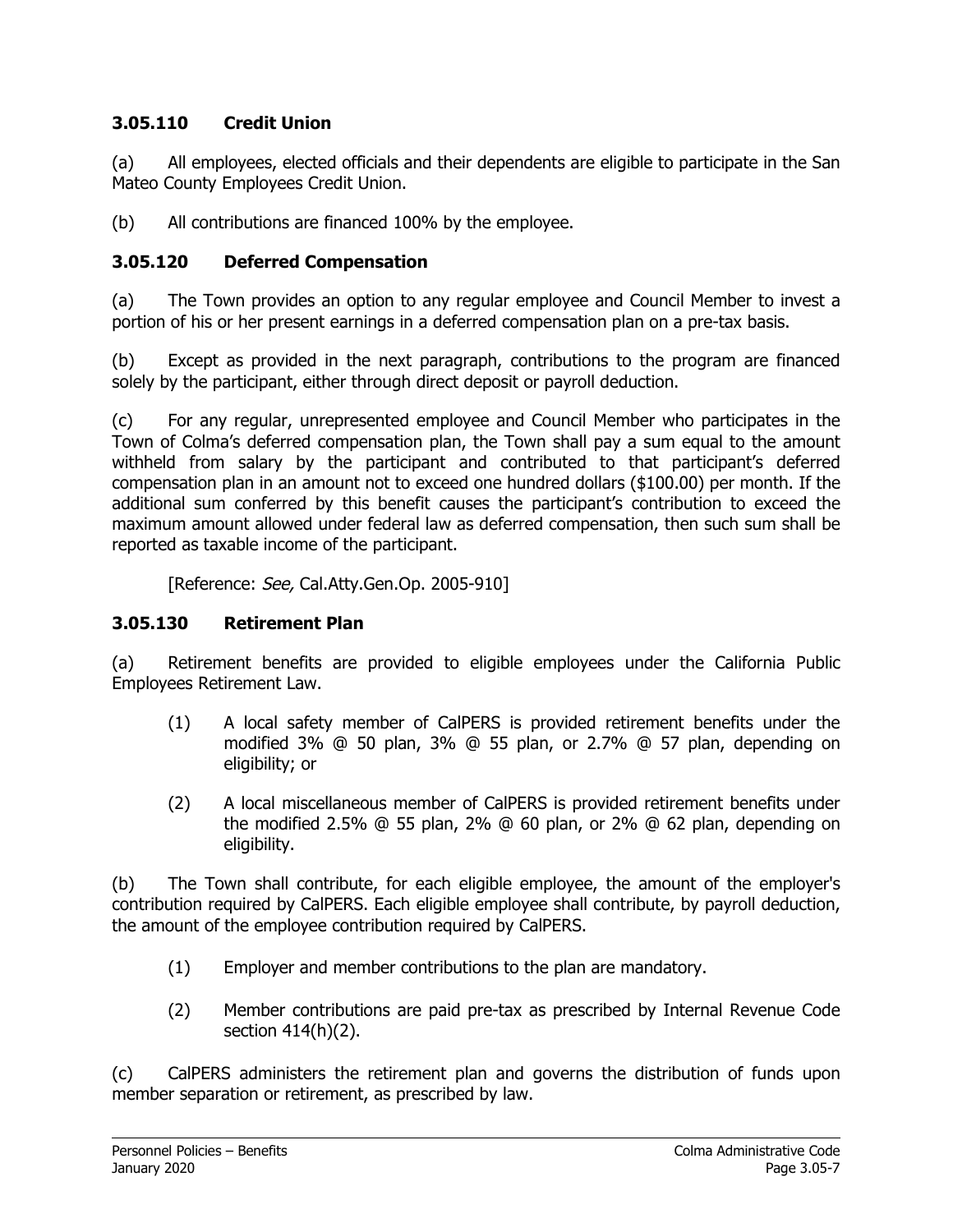[Ref: Internal Revenue Code § 414(h)(2)]

[History: Adopted by Res 2008-03, 2/13/08; Amended by Res 2011-08, 4/13/2011; Amended by Res 2014-04, 2/13/14]

## **3.05.135 Disability Retirement**

(a) The City Council finds that the Town of Colma (hereinafter referred to as Town) is a contracting agency of CalPERS; the Public Employees' Retirement Law requires that a contracting agency determine whether an employee of such agency in employment in which he/she is classified as a local safety member is disabled for purposes of the Public Employees' Retirement Law and whether such disability is "industrial" within the meaning of such Law; and the City Council has determined that it may designate authority under Section 21173 of the Government Code to make such determinations to the incumbent of the office of City Manager.

(b) The City Council delegates to the incumbent of the office of City Manager authority to make determinations under Section 21152(c), Government Code, on behalf of the Town, of disability of all local safety member employees and whether such disability is industrial and to certify such determinations and all other necessary information to CalPERS.

[Reference: Gov't Code §§ 21151, 21152(c), 21154, 21157, 21173]

[History: Adopted by Res. 98-77, December 9, 1998; Added to Administrative Code by Res 2011-08, 4/13/2011; Amended by Res 2014-04, 2/13/14]

## **3.05.140 Social Security**

(a) All employees and elected officials are included as participants in the Social Security system (FICA) and Medicare.

(b) Financing of the program is accomplished through contributions paid by each employee or elected official and the Town according to federal guidelines.

[History: Adopted by Res 2008-03, 2/13/08; Amended by Res 2011-08, 4/13/2011; Amended by Res 2014-04, 2/13/14]

## **3.05.150 State Unemployment Insurance Benefits**

(a) All employees are eligible for unemployment insurance benefits, if they meet the statutory requirements for such benefits.

(b) Elected officials are not eligible for unemployment insurance benefits under the Town's program.

(c) The program is financed completely by the Town.

# **3.05.160 State Disability Insurance (SDI)**

(a) All employees are eligible for SDI, if they meet statutory requirements for benefits.